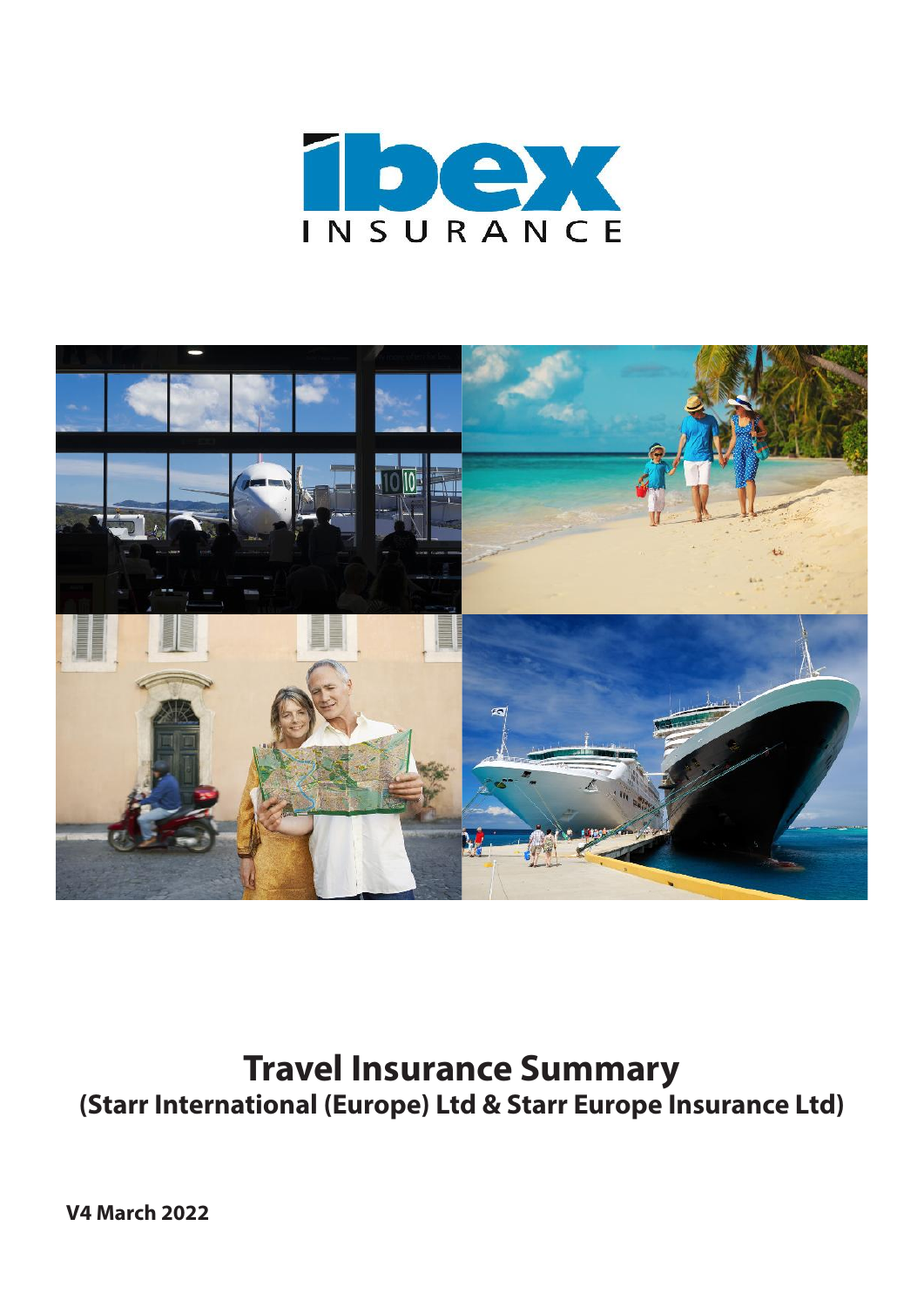

# **Travel Insurance Policy Summary**

This document is a summary of the Ibex Travel insurance policy and does not contain the full terms and conditions of the cover, which these can be found in the policy booklet. It is important that you read the policy booklet together with your policy schedule carefully when you receive it.

## **The Insurer**

## **Gibraltar Residents**

This insurance is arranged by Ibex Insurance Services Limited and all sections are underwritten by Starr International (Europe) Limited, authorised by the Prudential Regulation Authority and regulated by the Financial Conduct Authority (FCA) and the Prudential Regulation Authority.

You can check these details on the Financial Services Register by visiting the FCA's website on www.fca.org. uk/register or by contacting them om 0800 111 6768.

## **Spanish and Portuguese Residents**

Ibex Portugal – Corretora De Seguros, Unipessoal, LDA ("Ibex Portugal") for residents of Spain and Portugal, forms a contract of insurance between the Underwriters: Starr Europe Insurance Limited (for residents of Spain and Portugal Only) and those people specified on your Policy documentation. This contract is only valid when you have valid Policy documentation and have paid the appropriate premium. This insurance is arranged by Ibex Portugal – Corretora De Seguros, Unipessoal, LDA (for residents of Spain and Portugal) and all sections are underwritten by Starr Europe Insurance Limited, an insurance company registered in Malta with Company Registration number C 85380 and registered office at Dragonara Business Centre 5th Floor, Dragonara Road, St Julians, STJ 3141, Malta and authorised and regulated by the Malta Financial Services Authority (MFSA).

**You** can check these details on the Malta Financial Services Register by visiting the MFSA's website on www.mfsa.mt/financial-services-register/ or by contacting them on +356 2144 1155.

Ibex Insurance Services Ltd. are regulated by the Financial Services Commission FSC006 43B.

## **Type of Insurance and Cover**

Cover is provided for a range of travel insurance benefits. You can select either single trip cover or annual multi trip cover. You may also choose to take worldwide cover (including and excluding the USA, Canada and the Caribbean) or cover for the European region only. Three levels of cover Standard, Super and Super Plus.

## **Duration of Cover**

## **Single Trip policies**

The maximum duration per **trip** is 180 days.

Section 1 - Cancellation cover is effective from the time and date of issue on the **Policy documentation** and terminates on commencement of the planned **trip**.

For all other sections, cover commences when **you** leave **your home** or business (whichever is the later) to commence the **trip** and terminated on whichever occurs first of the following: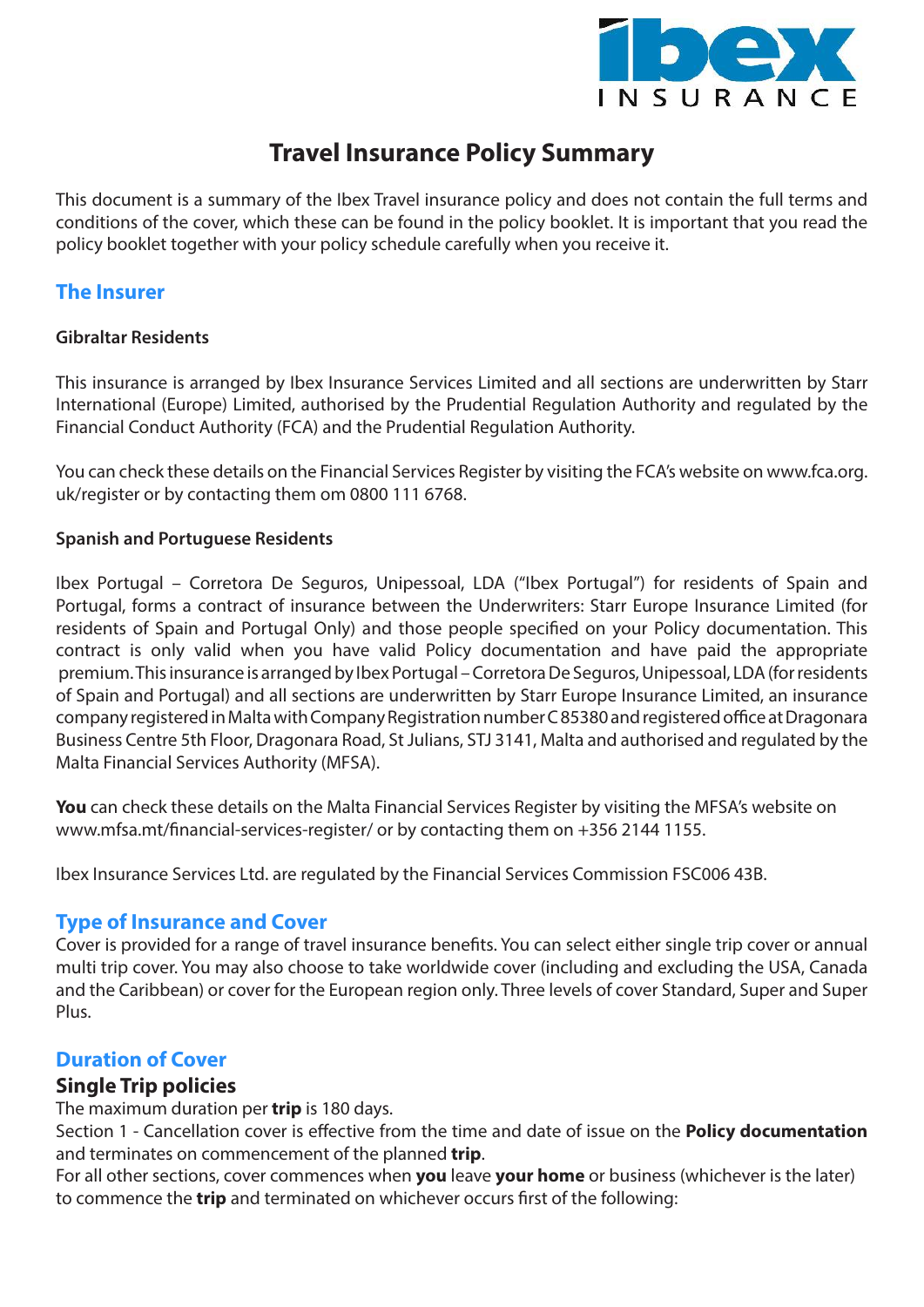

• The expiry of the **period of insurance;**

- •**Your** return **home** as planned, at the end of the **trip;**
- •**Your** first return **home** prior to the planned return at the end of the **trip**

Gibraltar residents: **trips** will only be covered for travel outside of Gibraltar and must have pre-booked and pre-paid accommodation for 1 night or more.

Spain or Portugal residents: for **trips** within your **country of residence you** must have pre-booked and pre-paid accommodation for 1 night or more that is at least 80Km away from **your home**.

## **Annual Multi-Trip policies**

Standard Cover maximum duration per trip is 31 days. Super Cover & Super Plus Cover 45 days (or up to 60 or 90 days - additional premiums and T&C's apply).

Section 1 - Cancellation cover for each **trip** is effective from either the start date on the **Policy documentation** or the time and date at which each **trip** is booked (whichever is the later), and terminates on whichever occurs first of the following:

•The commencement of each **trip;**

•The expiry of the **period of insurance;**

For all other sections, cover commences when **you** leave **your home** or business (whichever is later) to commence each **trip** and terminates on whichever occurs first of the following:

• The expiry of the **period of insurance;**

•**Your** return **home** as planned, at the end of the **trip;**

•**Your** first return to **your country of residence** prior to the planned return date at the end of each **trip.**

•Your period of travel exceeding the **trip** limit specified in **your Policy Documentation**.

Gibraltar residents: **trips** will only be covered for travel outside of Gibraltar and must have **pre-booked accommodation** for 1 night or more.

Spain or Portugal residents: for **trips** within **your country of residence you** must have pre-booked and pre-paid accommodation for 1 night or more that is at least 80Km away from **your home**.

## **Significant Features and Benefits**

The following features and benefits are a summary only, you should refer to the policy wording and other Policy Documentation for full details, as limitations, conditions and exclusions may apply.

## **Section 1 - Cancellation**

• Loss of deposits or payment for unused travel and accommodation in the event that you cancel or curtail your trip due to a covered event.

• COVID-19 Cancellation cover only. Please refer to "Section 1.2 - Cancellation Cover as a result of COVID-19" within our Policy Wording to see the full details of the cover provided.

## **Section 3 - Emergency Medical Expenses and Repatriation**

• Payment for certain overseas medical emergency treatment, hospital and other expenses, should you sustain accidental injury or suffer illness while on your trip. Repatriation is to country of residence (Gibraltar, Spain or Portugal).

• Including COVID -19 cover whilst away (T&C apply).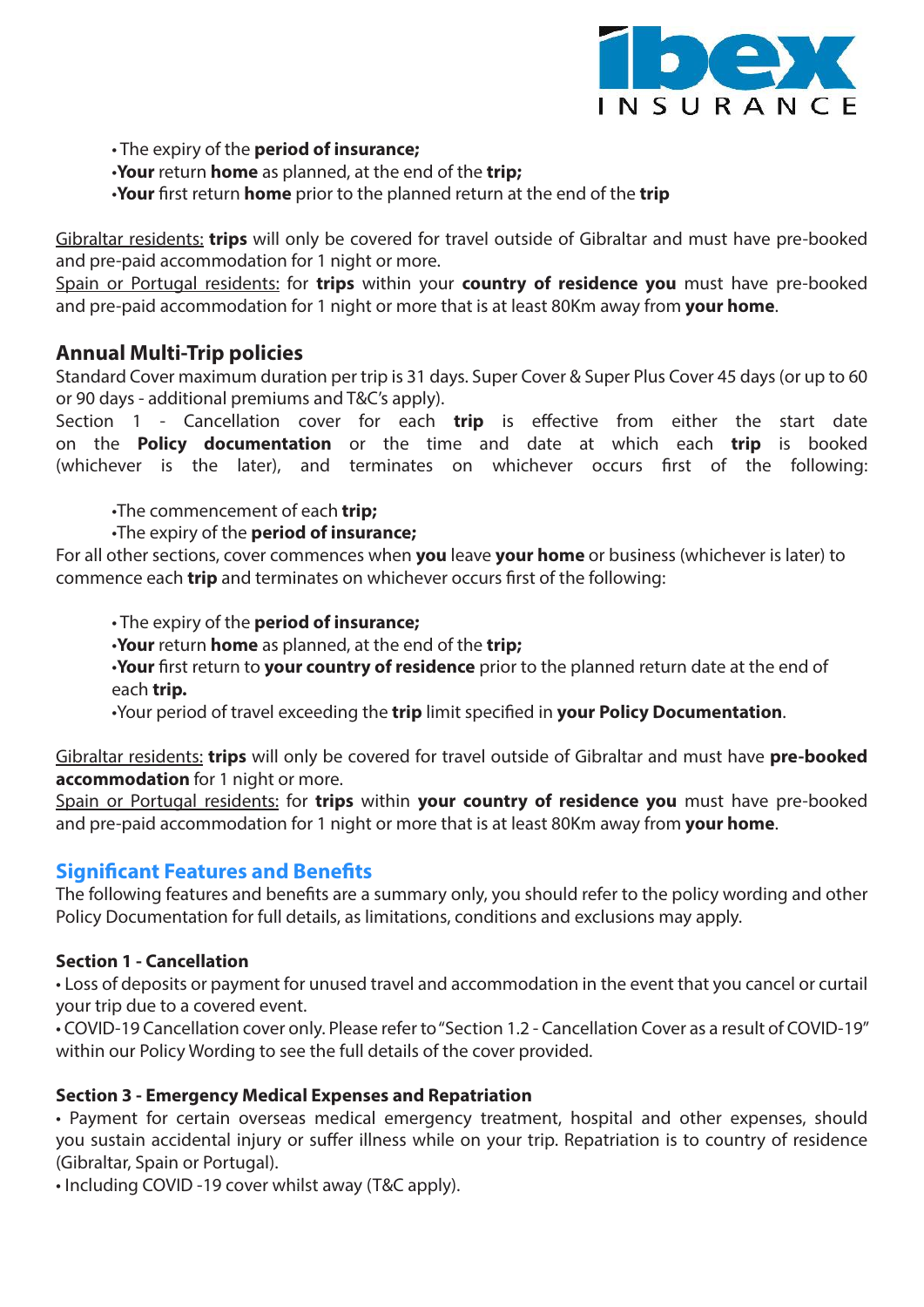

#### **Section 5 - Travel Delay and Abandonment**

• Payment of a specified amount for a certain travel delay and abandonment claims, at particular times prior to and during your trip.

#### **Section 6 - Personal Accident**

• Lump sum benefits payment if an accident whilst on a trip causes permanent total disablement.

#### **Section 7 - Missed Departure**

• Additional travel and accommodation expenses necessary to reach your booked destination, in certain circumstances, when you have missed your departure.

#### **Section 8 - Baggage & Personal Effects**

• Loss of or damage to your personal baggage, money and/or documents during the trip.

• Certain costs for the necessary emergency purchase of replacement items should your baggage be delayed on the outward journey for the specified duration.

## **Section 9 - Personal Money (Super & Super Plus Covers only, not covered under Standard Cover)**

•Loss or theft of your own money and/or documents.

#### **Section 11 - Hijack & Mugging Benefit**

• Cover for a specified amount should your means of transport be subject to a hijack during the planned trip for a certain period of time.

#### **Section 12 - Personal Liability**

• Personal liability cover in the event you accidentally injure a third party or damage their property whilst on your trip.

## **Section 13 - Legal Expenses**

• Legal proceedings cover in the event you or any person insured by this policy incur injury or death on the trip.

#### **Section 14 - Pet Care Expenses**

• Super & Super Plus only not covered under Standard Cover.

#### **Optional cover available:**

- Business cover
- Golf cover
- Winter Sports cover
- Cruise Plus cover (unavailable at present due to COVID-19)
- Gadget cover (Super & Super Plus Covers only)
- Sports Equipment & Cycle Cover (Super & Super Plus Covers only)

Further details of the cover options available to you, including the maximum benefit amounts, are given in the insurance schedule.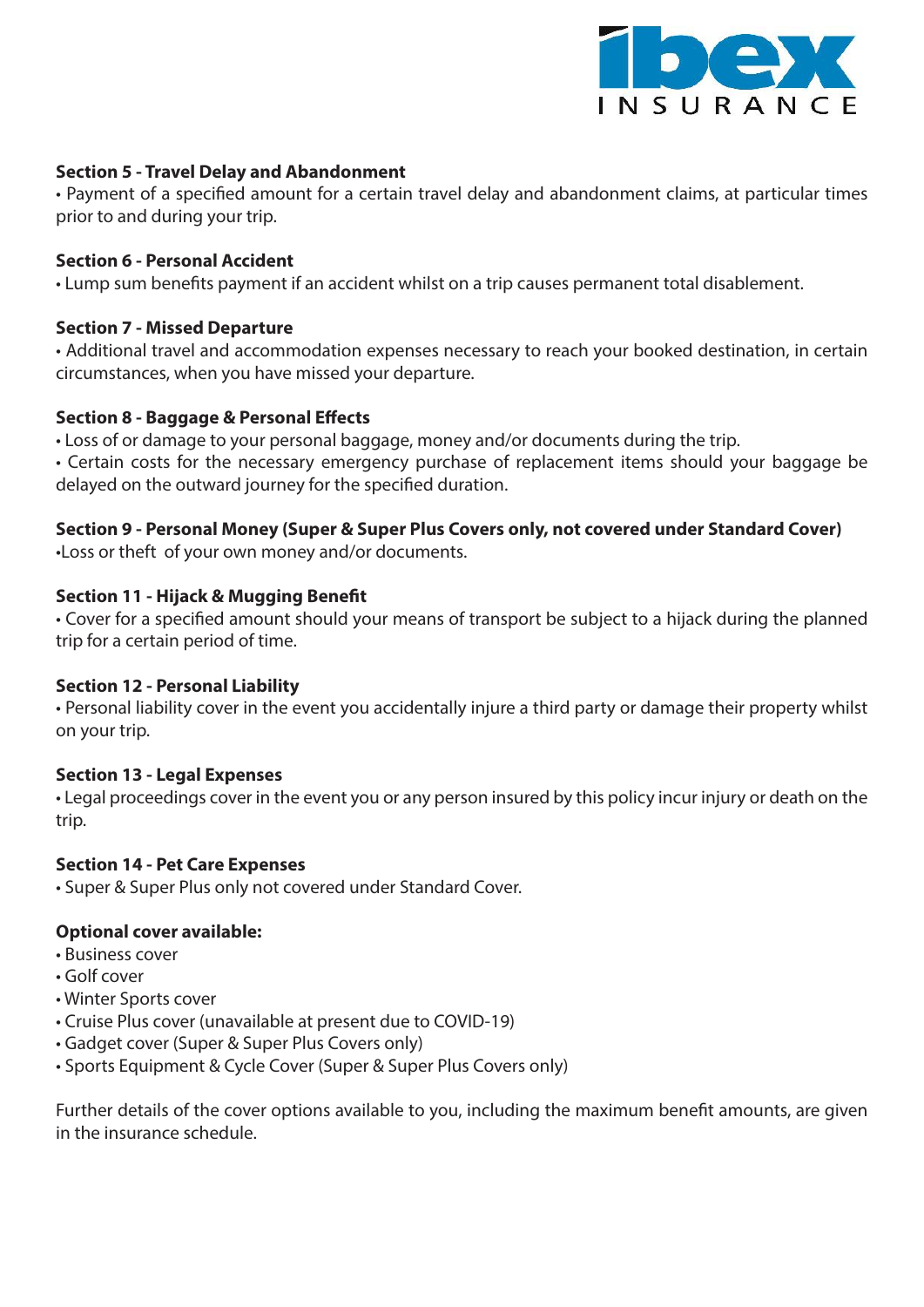

## **Significant and Unusual Exclusions or Limitations**

Your policy excludes some situations. Please refer to your policy booklet Sections 1 to 19 for full details but the most significant or unusual exclusions are outlined below. Your policy excludes or limits the following:

## • **CORONAVIRUS (Covid-19) IMPORTANT INFORMATION**

Our Ibex policy will ONLY provide cover for claims directly or indirectly related to a pandemic and/or epidemic, including but not limited to Coronavirus (Covid-19) within the following sections:

#### **Section 1.2 - Cancellation cover as a result of COVID-19 Section 3 - Emergency Medical Expenses & Repatriation and Section 4 - Additional Hospital Benefit in respect of COVID-19**

Please be aware that the coverage provided under Section 1.2 - Cancellation cover as a result of COVID-19, applies if it is necessary and unavoidable to cancel your planned trip. You are covered, notwithstanding **General Exclusions** 53 and 54, for cancellation as a result of an insured person testing positive for COVID-19 within 14 days of the trip departure date, or an insured person being admitted to hospital due to testing positive for COVID-19 within 28 days of the trip departure date.

**Section 1.2 -** Cancellation cover as a result of COVID-19 does not provide cover for any claim relating to coronavirus (COVID-19):

A. for any claims for curtailment of the trip due to COVID-19;

B. if you are advised to quarantine or you choose to self-isolate due to a person you have come into contact with having COVID-19;

C. if a medical professional advises you not to travel as you have underlying health conditions that place you 'at a higher risk' from COVID-19;

D. if the Foreign, Commonwealth & Development Office (FCDO) advise against all (or all but essential) travel to your intended destination;

E. if local government restrictions or directives prohibiting or restricting entry (for example, self isolation, quarantine or lockdown measures) to your intended destination or on your return home; F. for any costs of COVID-19 testing;

G. for any claim where a relative, travelling companion or close business colleague not insured on the policy contracts or shows symptoms of COVID-19.

For **Section 3 - Emergency Medical Expenses & Repatriation and Section 4 -**  Additional Hospital Benefit in respect of COVID-19, cover is now available for your chosen level of cover for the necessary costs incurred as a result of you sustaining unexpected symptoms of or testing positive for COVID-19 or death during your trip in respect of; additional travel and accommodation expenses (on a bed & breakfast basis) to enable you to return home if you are unable to travel as originally planned. A maximum amount of €/£ 2,000 per insured person applies if you have to extend your trip because you have tested positive for COVID-19 as well as additional travel and accommodation expenses (on a bed & breakfast basis) for a travelling companion to stay with you and accompany you home, or a relative or friend to travel from your home country to stay with you and accompany you home.

## **Please Note:**

There is no cover for any costs of COVID-19 testing, unless you are admitted to hospital as an in-patient outside of your home country, as a result of an accident or illness that is covered under section Section 3 - Emergency Medical Expenses & Repatriation .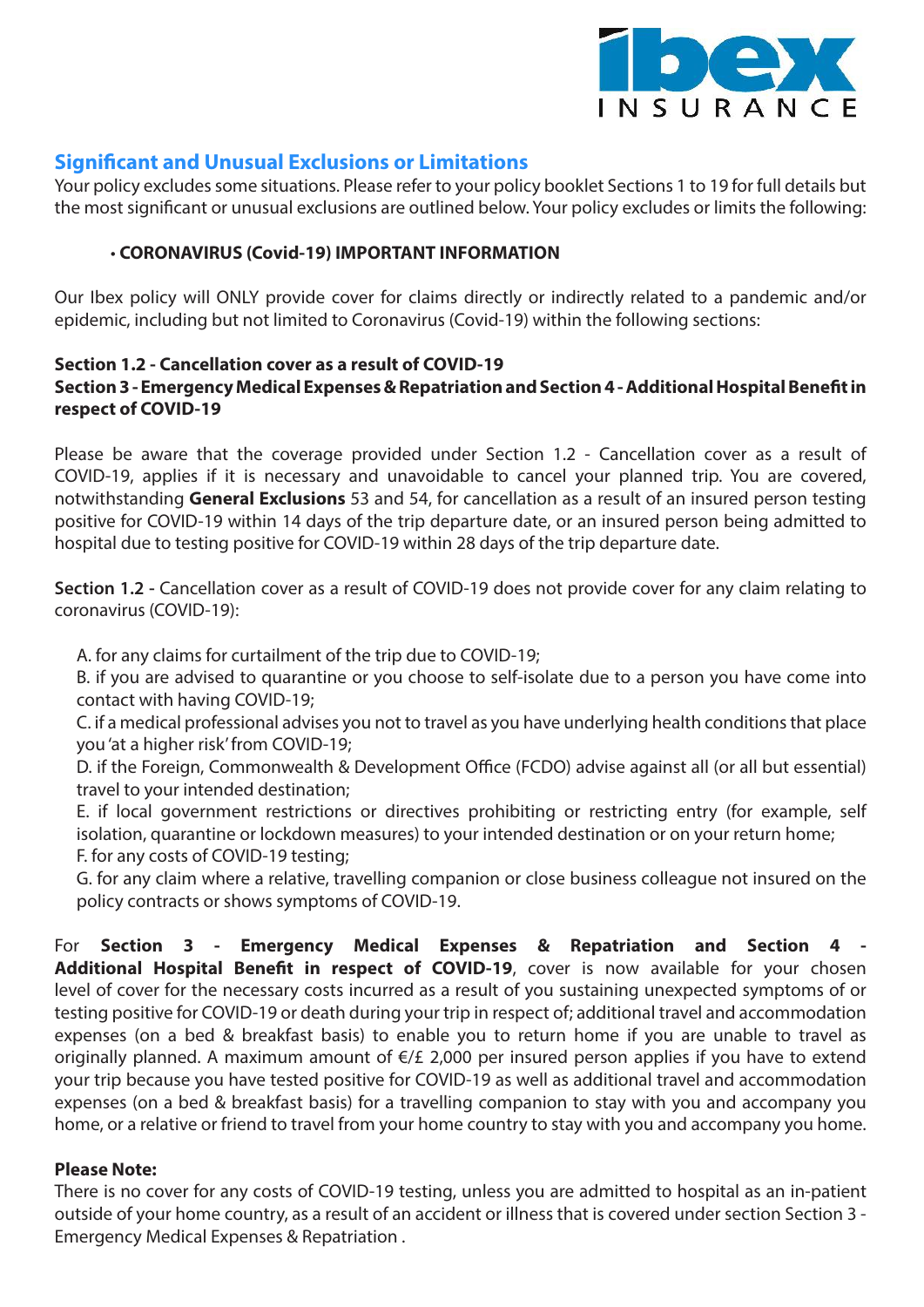

Under Section 3. 3b, it is a requirement that the insured provides a positive official PCR test result from a recognised testing authority confirmation diagnosis of Covid and returns home within 48 hours of the isolation period ending.

## **VACCINATIONS**

There is **no cover** under Section 1.2 Cancellation and Section 3 - Emergency Medical Expenses & Section 4 - Additional Hospital Benefit, unless you have recieved the recommended number of doses of an approved COVID-19 vaccine (including any booster) recommended by the Government of the country in which you ordinarily reside, 14 days prior to your trip commencing. This vaccination requirement shall not apply where you were ineligible for vaccination, or unable to receive the vaccine for medical reasons, and this is shown in your medical records.

There is no cover under **ALL** other sections of cover for any claims directly or indirectly related to a pandemic and/or epidemic including but not limited to Coronavirus (COVID-19).

#### **TRAVEL DESTINATIONS**

PLEASE REMEMBER: It is essential that you check the latest advice outlined by the UK Foreign, Commonwealth and Development Office (FCDO) at www.gov.uk/foreign-travel-advice before departure. There will be no cover if the UK Foreign, Commonwealth and Development Office (or equivalent EEA Authority for the country in which You ordinarily reside) are advising against travel to your destination.

#### • **Medical conditions**

There is no cover for any medical condition for which you have received medication, advice, investigations, treatment or admission for in the last **24 months**, unless such medical conditions have been accepted by us in writing.

You must also notify us if you have **ever** been diagnosed with or treated for any of the following:

- Any heart or circulatory condition
- A stroke, TIA or high blood pressure
- A breathing condition (including Asthma)
- Any type of cancer
- Any type of diabetes

You must notify us immediately should you become aware of any change regarding your health between taking the insurance and the start of your trip. We will not pay any additional costs following a change in medical condition, unless this has been declared to and accepted by us. We will notify you in writing of any amendments to your policy conditions and advise of any additional premium that may be required. **In certain circumstances, we may be unable to offer cover.**

#### • **Sports/Hazardous Activities**

There is no cover for loss or expenses resulting directly or indirectly from participation in sports and hazardous activities, unless they have been notified to us and accepted by us in writing.

#### • **Personal Baggage**

Payment for loss or damage to personal property is subject to the maximum limits and excesses for any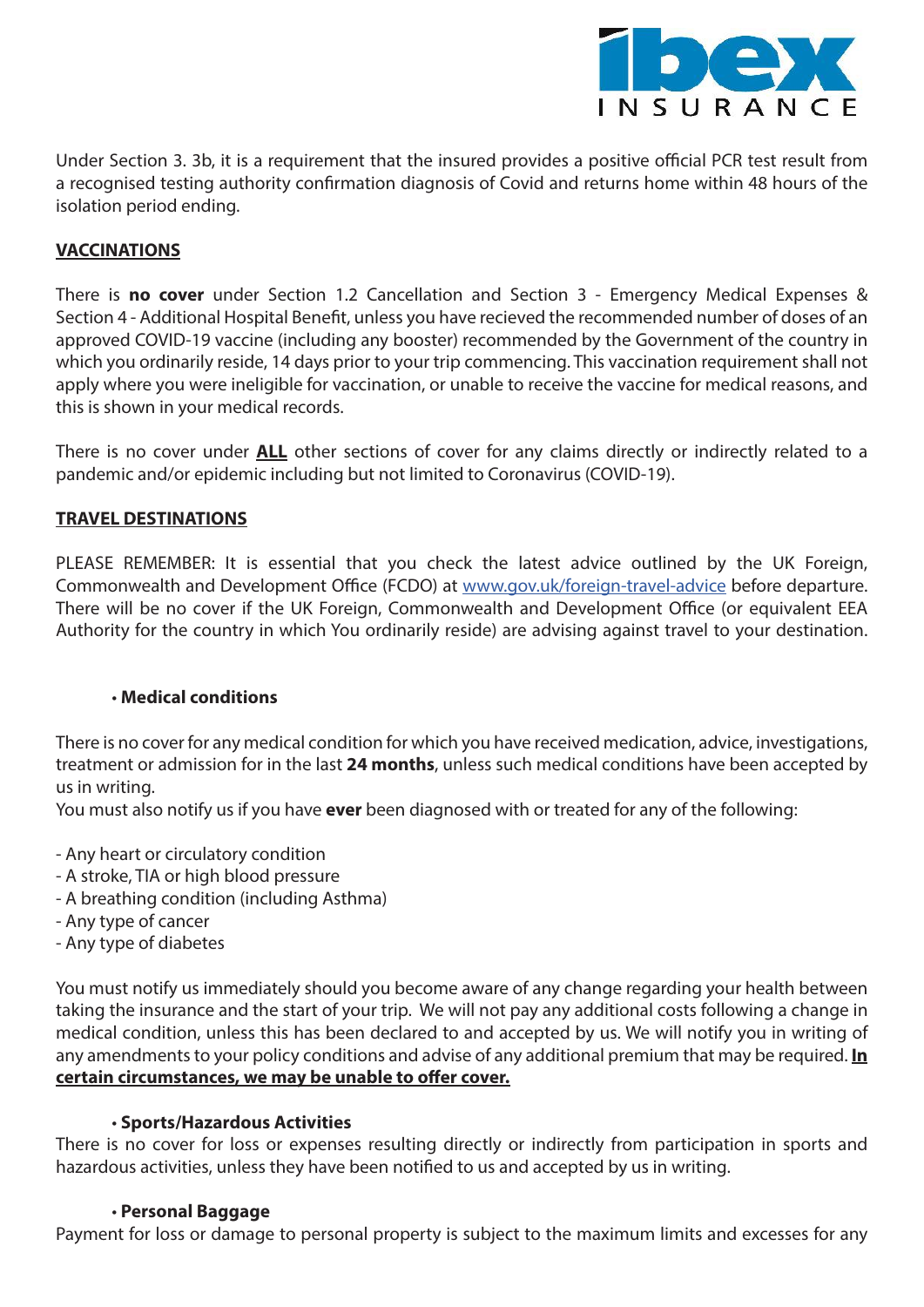

one article, pair or set and for valuables, there is a total limit. Payment for baggage claims may also take into account wear and tear and depreciation in value. Cover for watches and jewellery is only provided if the items were taken as part of a mugging or if physical violence was used.

#### • **Money**

There is no cover for loss or theft of credit cards.

#### • **Personal Liability**

There is no cover for Personal Liability arising directly or indirectly from ownership, possession or use of any motorised vehicles.

#### • **Country of Residence**

To be eligible for this insurance you must reside in Gibraltar, Spain or Portugal for at least 6 months and travel must commence from your declared Country of Residence.

#### • **Personal Money and Baggage Claims**

Any loss of money or personal baggage must be reported to the police within 48 hours of discovery and a written police report obtained.

#### • **Medical Claims**

You must contact the Assistance Service immediately should you be admitted to hospital or require on going out-patient treatment. All treatment or expenses must be authorised by the Assistance Service.

#### • **Winter Sports**

Emergency medical expenses and personal liability covers are subject to you abiding by the International Ski Federation Code. There is no cover for piste closure if you purchase your winter sports policy within 14 days of commencing your trip.

## **Cancellation Rights**

We hope you are happy with the cover this Policy provides. However if after reading your Policy Documents and wording, this insurance does not meet with your requirements, there is a 14 day "cooling off period" during which you can return it to Ibex, either direct or via your intermediary, to activate this right, and any premium already paid will be refunded to you subject to point ii) below;

If you wish to cancel your Policy after the 14 day "cooling off period":

For Single Trip Policies: **No refund is available.**

For Annual Multi Trip Policies: A refund of premium will be subject to a deduction for the amount of time You have been covered. Subject to point ii) below, this will be calculated in accordance with the following scale: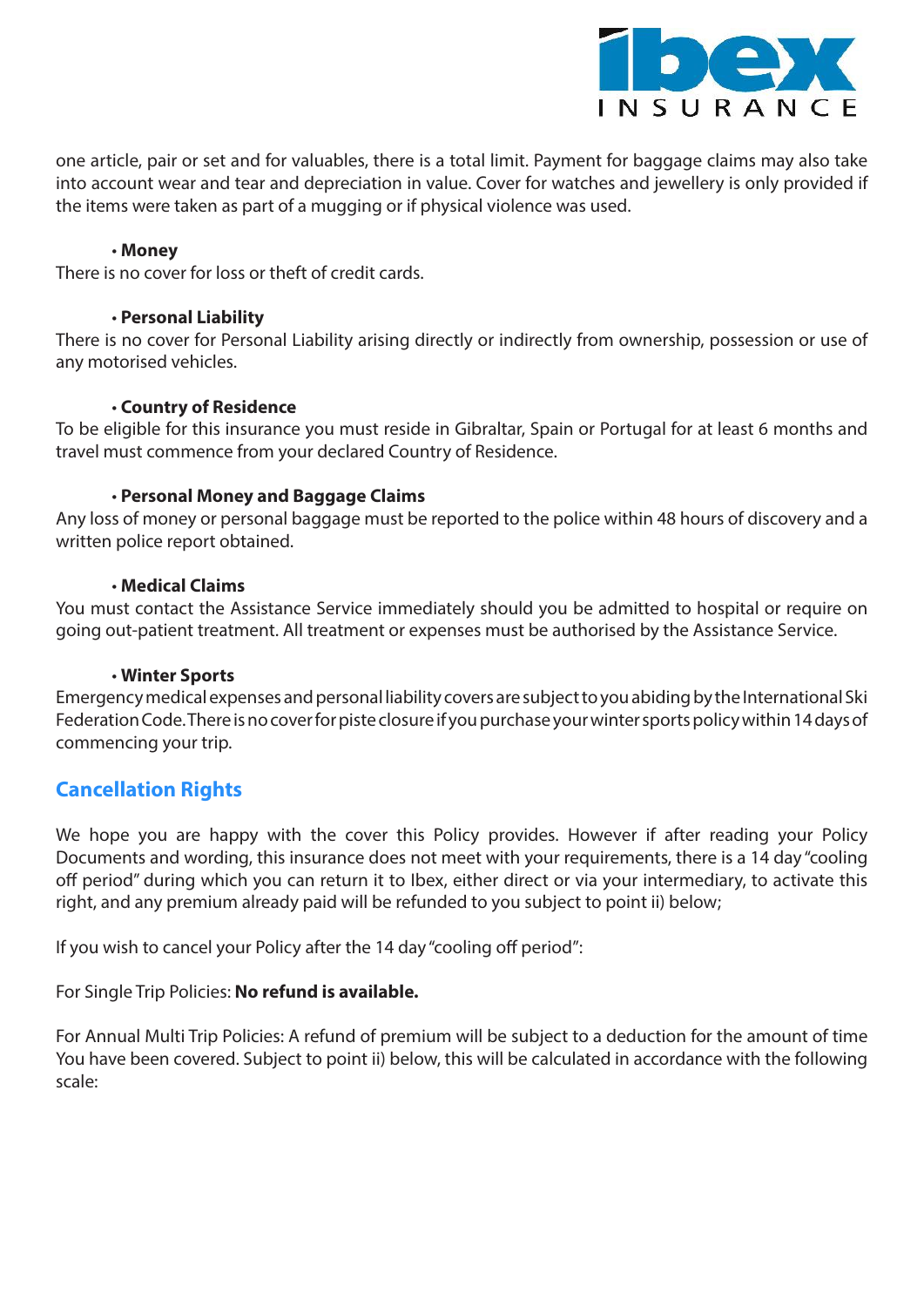

| <b>Period Policy in force</b>                         | <b>Annual Premium refundable</b> |  |  |  |  |
|-------------------------------------------------------|----------------------------------|--|--|--|--|
| One month or less                                     | 75%                              |  |  |  |  |
| Two months                                            | 62.5%                            |  |  |  |  |
| Three months                                          | 50%                              |  |  |  |  |
| Four months                                           | 37.5%                            |  |  |  |  |
| Five months                                           | 32.5%                            |  |  |  |  |
| Six months                                            | 25%                              |  |  |  |  |
| Seven months                                          | 20%                              |  |  |  |  |
| Eight months                                          | 10%                              |  |  |  |  |
| Nine or more months                                   | <b>Nil</b>                       |  |  |  |  |
| Refund premium will be net of taxes and other charges |                                  |  |  |  |  |

ii) Any applicable refund is provided subject to you having not travelled, no claim has been made or is intended to be made and no incident likely to result in a claim has occurred and the Policy has not expired.

We reserve the right to deduct from the rebate of premium the necessary costs incurred in processing the original sale and cancellation. Renewal of the insurance Policy shall be at our sole option and discretion. We shall not be bound to accept renewal of any insurance and may at any time cancel any insurance

## **How to claim**

The emergency assistance service provided for **you** by this insurance is operated by Global Response. You must contact them in the event of any illness, bodily injury, accident or hospitalisation which requires:

#### **Inpatient or Outpatient treatment** , or

- if **you** are admitted to hospital or **Specialist Clinic**, or
- if **you** wish to return **home** by any means other than originally booked, or

- if **you** require treatment that may cost more than €/£500 (or the equivalent in local currency).

## **Please quote your Certificate Number and Scheme Reference 'VOY/IBX/2021/2022':**

#### **Global Response**

**Tel: +44 (0) 113 3180 197 Fax: +44 (0) 113 3180 198 Email: operations@global-response.co.uk** 

For all other claims please contact:

**Claims Settlement Agencies Ltd. 308 - 314 London Road Hadleigh, Benfleet, Essex, SS7 2DD United Kingdom Tel: +44 (0) 1702 427172 E-mail: admin@csal.co.uk Website: www.csal.co.uk**

Please do not send in any documentation until you have a completed claim form to go with it. The claim form lists the additional documentation necessary to support your claim.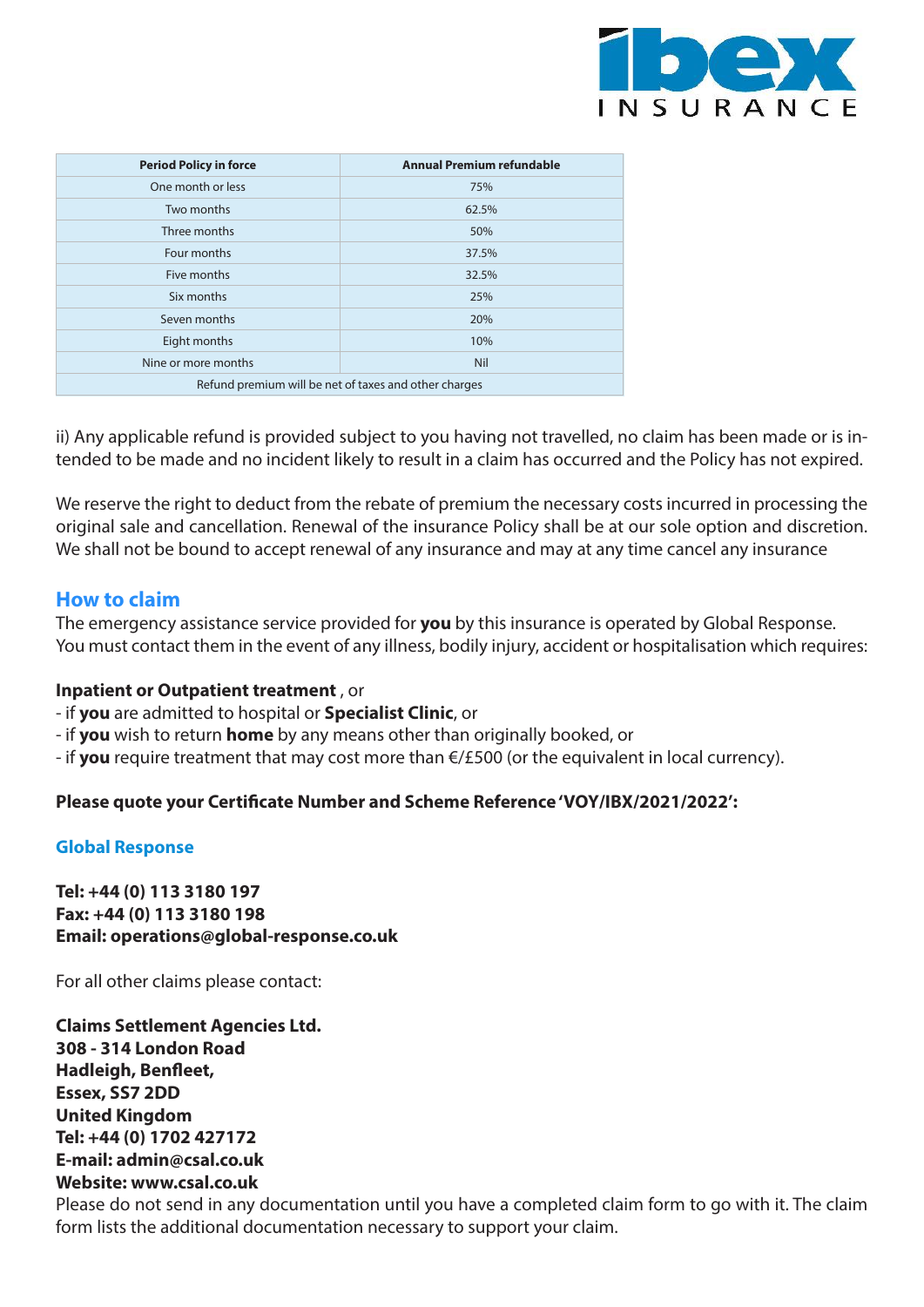

# **Complaints**

If **you** wish to make a complaint, **you** can do so at any time by referring the matter to

For Residents of Gibraltar : Ibex Insurance Services Limited For Residents of Spain and Portugal : Ibex Portugal

who will review **your** complaint on **our** behalf if **your** complaint is in regards to the sale or administration of **your** Policy, if **your** complaint relates to a claim on **your** Policy they will refer **your** complaint to **Us** or the appointed Complaints or Claims Handler acting on **Our** behalf.

When **you** contact **us** please give **us your** name and contact telephone number. Please also quote **your**  Policy and/or claim number and the type of Policy **you** hold.

Their contact details are:

**For Residents of Gibraltar The Managing Director Ibex Insurance Services Limited 68, Irish Town Gibraltar** Tel : (+350) 200 77822 Fax : (+350) 200 77823

**For Residents of Spain and Portugal The Managing Director Ibex Portugal C/O Ibex Insurance Services Limited 68, Irish Town Gibraltar**

**We** expect that the majority of complaints will be quickly and satisfactorily resolved at this stage, but if **you**  are not satisfied **you** can take the issue further.

## **BEYOND YOUR INSURER**

#### **For Residents of Gibraltar**

Should **you** remain dissatisfied following the final written response, **you** may be eligible to refer **your**  case to the Financial Ombudsman Service (FOS). The FOS is an independent body that arbitrates on complaints about general insurance products. **You** have six months from the date of **our** final response to refer **your** complaint to the FOS. This does not affect **your** right to take legal action. If **we** cannot resolve **your**  complaint **you** may refer it to Financial Ombudsman Service at the address given below:

**The Financial Ombudsman Service, Exchange Tower, Harbour Exchange Square, London, E14 9SR, UK** Tel : 0800 023 4567 – UK Landline 0300 123 9123 E-mail : complaint.info@financial-ombudsman.org.uk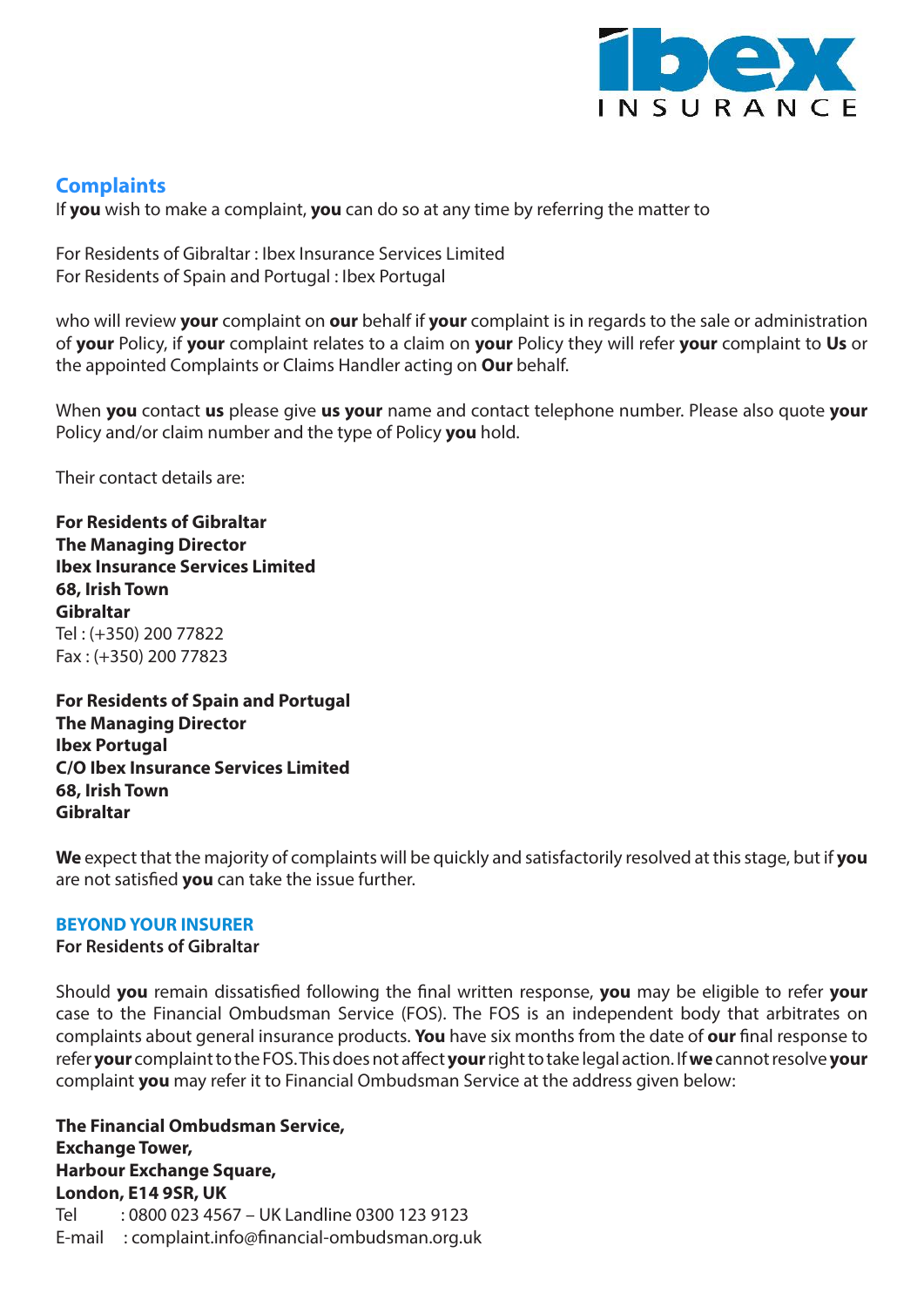

#### **For Residents of Spain and Portugal**

Should **you** remain dissatisfied following the final written response, **you** may be eligible to refer **your** case to the Malta Office of the Arbiter for Financial Services. The Office of the Arbiter for Financial Services is an independent body that arbitrates on complaints about general insurance products. The Office of the Arbiter for Financial Services has competence to hear a complaint if it is registered in writing with **us** not later than two years from the day on which **you** first had knowledge of the matters complained of. This does not affect **your** right to take legal action. If **we** cannot resolve **your** complaint you can always seek advice elsewhere or **you** may refer it to the Office of the Arbiter for Financial Services at the address given below:

**Office of the Arbiter for Financial Services First Floor, St Calcedonius Square, Floriana FRN1530, Malta** Telephone : (+ 356) 212 49245 E-mail : complaint.info@financialarbiter.org.mt

The Office of the Arbiter will expect that **you** have a final reply to **your** complaint from **us** before approaching them.

#### **EEA Residents**

In the first instance **you** should follow the complaints procedure. If **you** were sold this product online or by other electronic means within the European Union (EU) **you** may refer your complaint to the EU Online Dispute Resolution (ODR) platform. Upon receipt of **your** complaint the ODR will escalate **your** complaint to **your** local dispute resolution service – this process if free and conducted entirely online. **You** can access the ODR platform on http://ec.europa.eu/odr

#### **OUR PROMISE TO YOU**

**We** will;

- acknowledge all complaints promptly.
- investigate quickly and thoroughly.
- keep **you** informed of progress.
- do everything possible to resolve **your** complaint.
- use the information from complaints to continuously improve **our** service.

## **Reasonable Disclosure**

It is a condition of this insurance that reasonable care must be taken to provide full and accurate information to us. It is very important that the information given to us when buying a policy when completing a claim form and giving declarations to us is correct. If a policy is purchased, or a form or declaration is completed on your behalf, it is your responsibility to check that the answers given to all questions are true and complete. You are advised to keep copies of any correspondence you send to us. Failure to do the above could invalidate your insurance cover.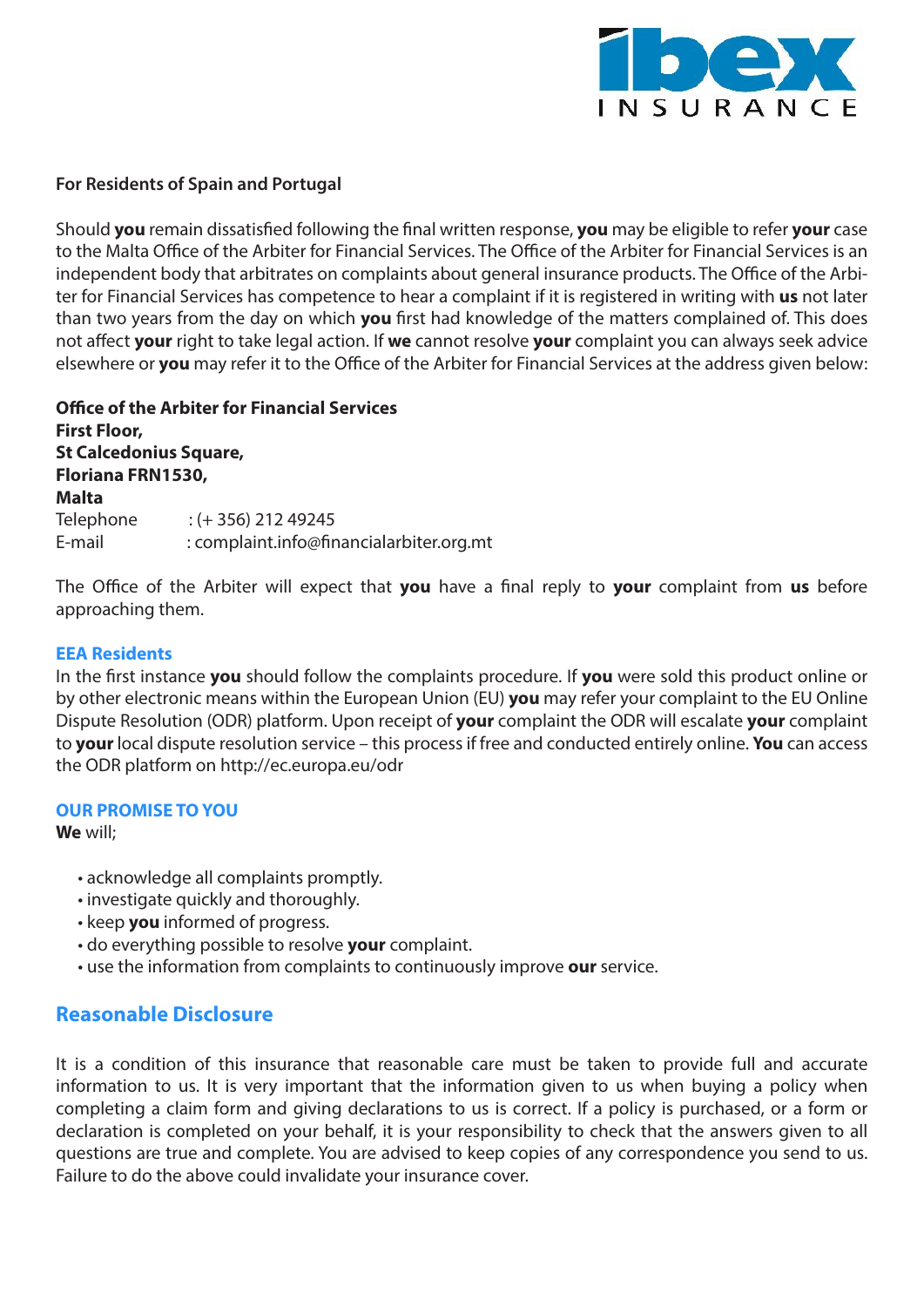| <b>Cover Per Person/Per Section/Per Trip</b><br><b>Level of Cover &gt;</b> |                                                                     | <b>Standard</b>                    |                       | <b>Super</b>                        |                       | <b>Super Plus</b>                   |                       |
|----------------------------------------------------------------------------|---------------------------------------------------------------------|------------------------------------|-----------------------|-------------------------------------|-----------------------|-------------------------------------|-----------------------|
| <b>Section</b>                                                             |                                                                     | Limits €/£                         | Excess $E/E$          | Limits $E/E$                        | Excess $E/E$          | Limits $E/E$                        | Excess $E/E$          |
|                                                                            | <b>Cancellation</b>                                                 | up to 2,000                        | $70*$                 | up to 5,000                         | $70*$                 | up to 10,000                        | $70*$                 |
| 1.1                                                                        | Pre-Booked Excursion Limit                                          | 250                                | 28 Loss of<br>Deposit | 250                                 | 28 Loss of<br>Deposit | 250                                 | 28 Loss of<br>Deposit |
| 1.2                                                                        | <b>Cancellation Cover as a result of COVID-19</b>                   | up to 2,000                        | $70*$                 | up to 5,000                         | 70*                   | 10,000                              | $70*$                 |
| $\overline{2}$                                                             | <b>Curtailment</b>                                                  | up to 2,000                        | 70                    | up to 5,000                         | 70                    | up to 5,000                         | 70                    |
| $\overline{\mathbf{3}}$                                                    | <b>Emergency Medical</b><br><b>Expenses and Repatriation</b>        | up to 5,000,000                    | 70                    | up to<br>10,000,000                 | 70                    | up to<br>10,000,000                 | 70                    |
|                                                                            | <b>Emergency Dental Treatment</b>                                   | 280                                | 70                    | 280                                 | 70                    | 280                                 | 70                    |
|                                                                            | Additional Travel & Accomodation<br>Expenses in respect of COVID-19 | 2,000                              | 70                    | 2,000                               | 70                    | 2,000                               | 70                    |
|                                                                            | Funeral Expenses & Repatriation of<br>Remains                       | 5,000                              | Nil                   | 5,000                               | Nil                   | 5,000                               | Nil                   |
| 4                                                                          | <b>Additional Hospital Benefit</b>                                  | 25 per 24<br>Hours, up to<br>1,000 | Nil                   | 25 per 24<br>Hours, up to<br>2,000  | Nil                   | 25 per 24<br>Hours, up to<br>2,000  | Nil                   |
| 5                                                                          | <b>Travel Delay &amp; Abandonment</b>                               |                                    |                       |                                     |                       |                                     |                       |
|                                                                            | <b>Travel Delay</b>                                                 | 28 per 12<br>Hours, up to<br>140   | Nil                   | 30 per 12<br>Hours, up to<br>300    | Nil                   | 30 per 12<br>Hours, up to<br>300    | Nil                   |
|                                                                            | Abandonment (after 24Hrs Travel Delay)                              | up to 2,000                        | 70                    | up to 5,000                         | 70                    | up to 5,000                         | 70                    |
| 6                                                                          | <b>Personal Accident</b>                                            |                                    |                       |                                     |                       |                                     |                       |
|                                                                            | <b>Permanent Disability</b>                                         | up to 15,000                       | Nil                   | up to 25,000                        | Nil                   | up to 35,000                        | Nil                   |
|                                                                            | Loss of Limb(s) or Loss of Sight                                    | up to 7,000                        | Nil                   | up to 14,000                        | Nil                   | up to 14,000                        | Nil                   |
| $\overline{7}$                                                             | <b>Missed Departure</b>                                             | up to 400                          | 70                    | up to 1,000                         | 70                    | up to 1,000                         | 70                    |
|                                                                            | Missed UK or Internal Departure Connec-<br>tion & Assistance        | up to 400                          | 70                    | up to 1,000                         | 70                    | up to 1,000                         | 70                    |
| 8                                                                          | <b>Baggage &amp; Personal Effects</b>                               |                                    |                       |                                     |                       |                                     |                       |
|                                                                            | Lost, stolen or damaged                                             | up to 750                          | 70                    | up to 2,000                         | 70                    | up to 3,500                         | 70                    |
|                                                                            | Delayed Baggage                                                     | 35                                 | Nil                   | 100                                 | Nil                   | 100                                 | Nil                   |
|                                                                            | Maximum payment for:                                                |                                    |                       |                                     |                       |                                     |                       |
|                                                                            | One article, pair, set or<br>collection                             | up to 70                           |                       | up to 350                           |                       | up to 350                           |                       |
|                                                                            | <b>Total all Valuables</b>                                          | <b>Not Covered</b>                 |                       | up to 250                           |                       | up to 250                           |                       |
|                                                                            | Spectacles or Sunglasses                                            | up to 70                           |                       | up to 70                            |                       | up to 70                            |                       |
|                                                                            | Loss, stolen or damaged on a beach (incl.<br>Section 9)             | up to 100                          |                       | up to 100                           |                       | up to 100                           |                       |
| 9                                                                          | <b>Personal Money</b>                                               | <b>Not Covered</b>                 |                       | up to 500                           | 70                    | up to 500                           | 70                    |
|                                                                            | Cash Limit                                                          | <b>Not Covered</b>                 |                       | up to 150                           | 28                    | up to 150                           | 28                    |
| 10                                                                         | <b>Loss of Passport &amp; Travel Documents</b>                      | up to 210                          | 70                    | up to 500                           | 70                    | up to 500                           | 70                    |
| 11                                                                         | <b>Hijack &amp; Mugging Benefit</b>                                 | 70 per 24<br>Hours, up to<br>1,400 | Nil                   | 280 per 24<br>Hours, up to<br>7,000 | Nil                   | 280 per 24<br>Hours, up to<br>7,000 | Nil                   |
| 12                                                                         | <b>Personal Liability</b>                                           | up to 2,000,000                    | 140                   | up to<br>2,000,000                  | 140                   | up to<br>2,000,000                  | 140                   |
| 13                                                                         | <b>Legal Expenses</b>                                               | up to 10,000                       | 280                   | up to 25,000                        | 280                   | up to 25,000                        | 280                   |
| 14                                                                         | <b>Pet Care Expenses</b>                                            | <b>Not Covered</b>                 |                       | 50 per day up<br>to 250             | Nil                   | 50 per day up<br>to 250             | Nil                   |

#### **Policy Options Schedule of Benefits**

While this Policy covers **you** as standard for leisure, business **trips**, cruise **trips** and various sports and activities as listed, there are a range of optional extended benefits available to **you** upon payment of an additional premium, per option. Each cover will only apply if **you** have paid the additional premium, per option, and each selected option is shown on **your** certificate.